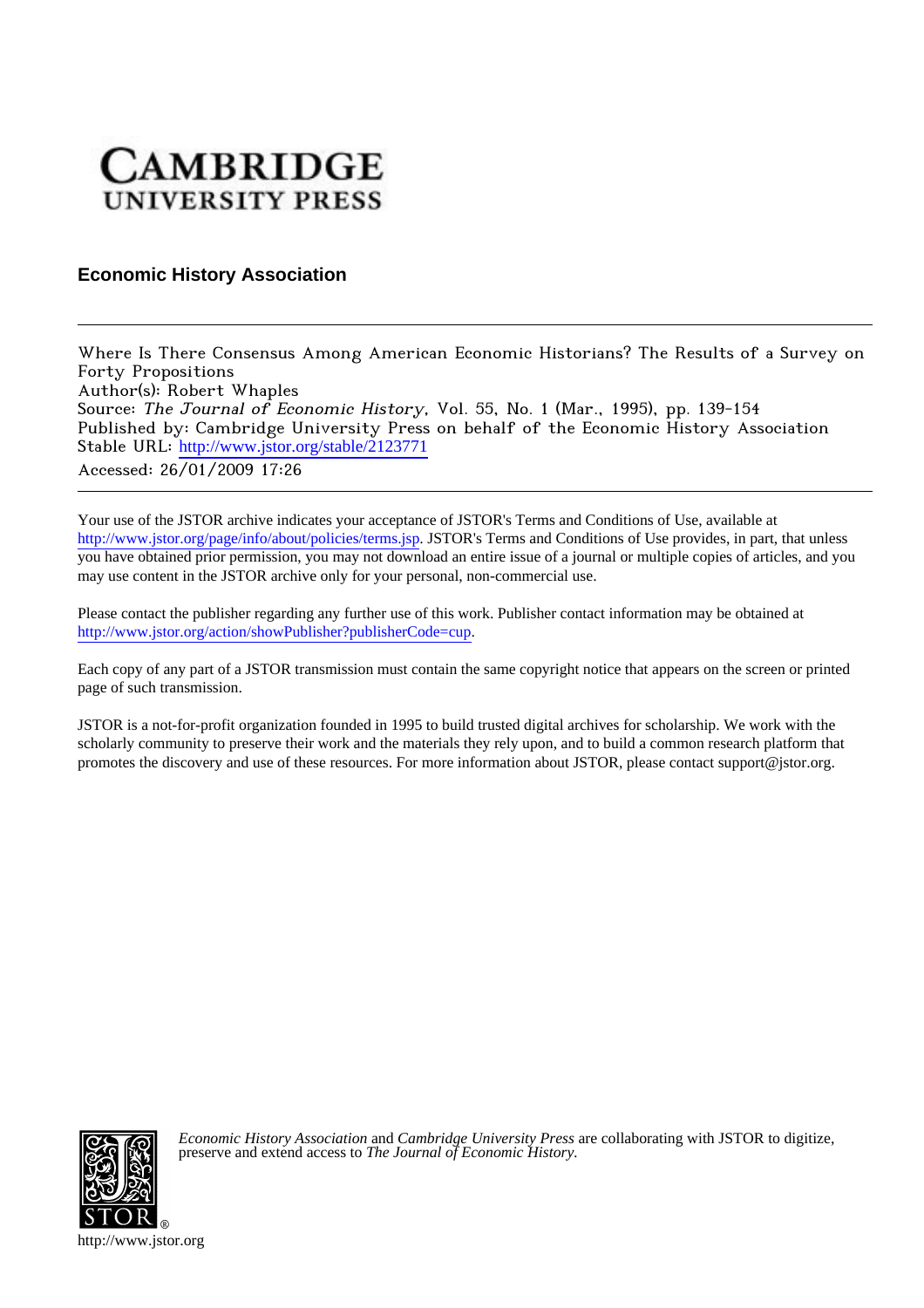## **Where Is There Consensus Among American Economic Historians? The Results of a Survey on Forty Propositions**

## **ROBERT WHAPLES**

**This article examines where consensus does and does not exist among American economic historians by analyzing the results of a questionnaire mailed to 178 randomly selected members of the Economic History Association. The questions address many of the important debates in American economic history. The answers show consensus on a number of issues, but substantial disagreement in**  many areas—including the causes of the Great Depression and the aftermath of **emancipation. They also expose some areas of disagreement between historians and economists.** 

**Is there a consensus among American economic historians on the critical issues at the heart of the discipline? Although assertions of consensus are frequently made, they are usually only conjectures. We do not systematically observe the final product of the intellectual production process-the beliefs held by the large, often silent, body of scholars after the evidence in support of competing views has been weighed. This article disturbs the silence. It examines where consensus does and does not exist among American economic historians by analyzing the results of a questionnaire mailed to 178 randomly selected members of the Economic History Association (see the Appendix).** 

**The results of the survey can help guide the research agenda of economic historians. Some scholars will find that their beliefs run against the prevailing consensus. They may wish to re-evaluate their positions or redouble their efforts to convince colleagues by restating their case or pursuing additional research.** 

**Table 1 contains the questionnaire and compares the responses of economists and historians, performing Chi-square and t-tests for differences in responses between the two groups. The questions address many of the important debates in American economic history. The answers show consensus on a number of the issues, but substantial disagreement in many areas.' They also expose areas of disagreement** 

<sup>1</sup> In discussing the results, the following rules of thumb will be employed. If two-thirds or more

The Journal of Economic History, Vol. 55, No. 1 (Mar. 1995). ©The Economic History **Association. All rights reserved. ISSN 0022-0507.** 

**Robert Whaples, Department of Economics, Wake Forest University, Winston-Salem, NC 27109. Whaples@wfu.edu.** 

**For comments and advice I thank David Mitch, Lee Craig, the participants at the Social Science History Association meetings, Atlanta, October 1994, and members of the Econhist.Teach electronic network.**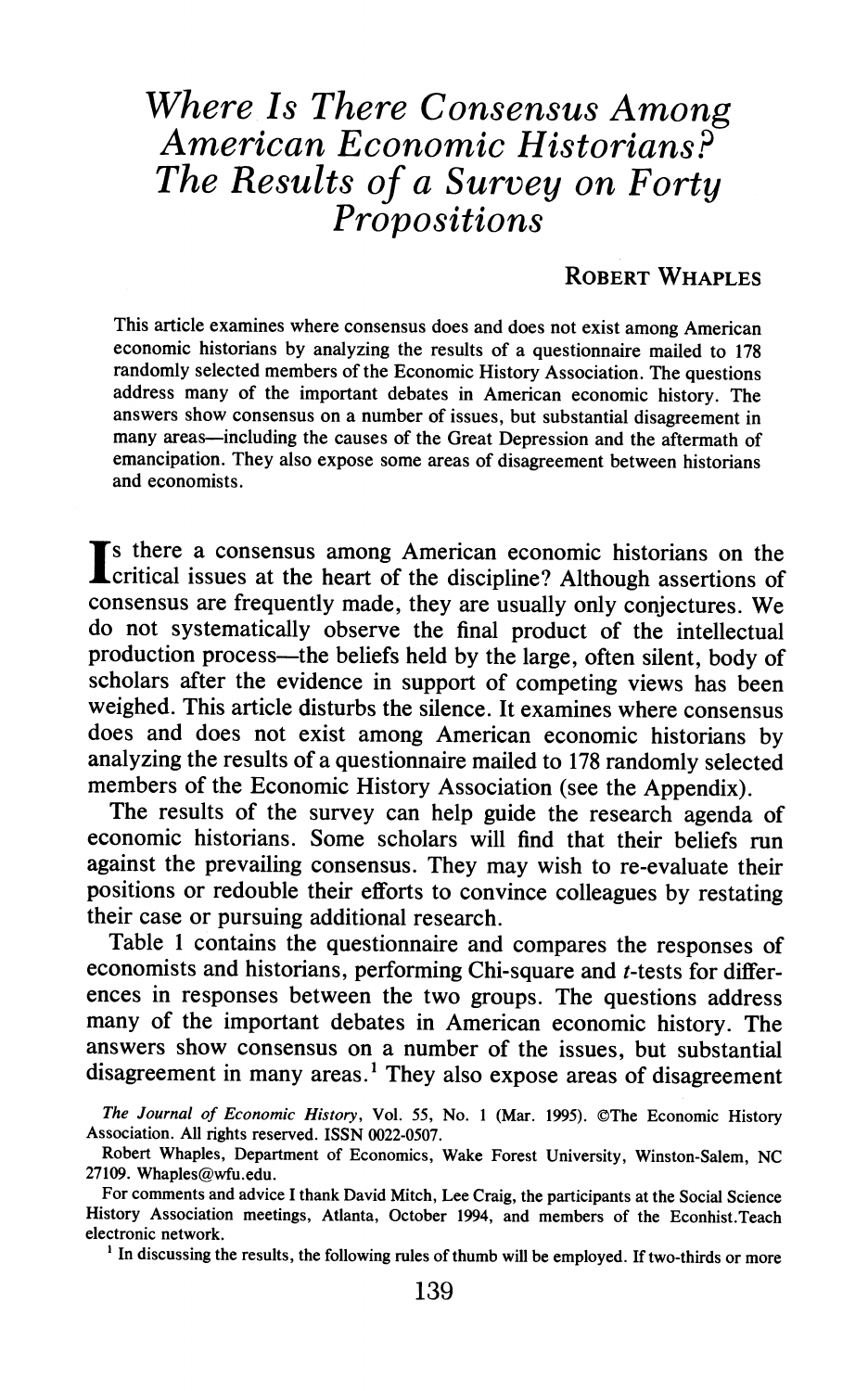#### **TABLE I**

## **RESPONSES TO QUESTIONNAIRE ON AMERICAN ECONOMIC HISTORY**

**The top row of numbers next to each question gives the percentage distribution of responses by economists. The second row gives the percentage distribution of responses by historians.** 

 $E =$  **economists** 

 $H =$  historians

 $A =$  generally agree

 $P = \text{agree}$ -but with provisos

 $D$  = generally disagree

**Pr = confidence level with which one can reject the equality of the distribution of the two groups' answers, using the Likelihood Ratio Chi-square statistic, followed by the confidence level with which one can reject the equality of the percent who disagree with the proposition, using a pooled variance t-test.** 

**% = percent of economists who answered the question, followed by percent of historians who answered.** 

**(A second appendix gives sources and explanations for the propositions. It is available from the author.)** 

#### **COLONIAL ECONOMY**

| E<br>H<br>Pr<br>%                | $\boldsymbol{A}$<br>83<br>81<br>22/36<br>91/95       | $\boldsymbol{P}$<br>12<br>16 | D<br>5<br>3   | 1. The economic standard of living of white Americans on the<br>eve of the Revolution was among the highest in the world.                                                                                                                                |
|----------------------------------|------------------------------------------------------|------------------------------|---------------|----------------------------------------------------------------------------------------------------------------------------------------------------------------------------------------------------------------------------------------------------------|
| E<br>H<br>Pr<br>%                | $\boldsymbol{A}$<br>82<br>67<br>74/65<br>98/100      | P<br>11<br>21                | D<br>7<br>13  | 2. Indentured servitude was an institutional response to a capital<br>market imperfection. It enabled prospective migrants to borrow<br>against their future earnings in order to pay the high cost of<br>passage to America.                            |
| É<br>$\boldsymbol{H}$<br>Pr<br>% | $\boldsymbol{A}$<br>6<br>9<br>57/63<br>78/90         | P<br>33<br>20                | D<br>61<br>71 | 3. Eighteenth-century rural farmers in the North were isolated<br>from the market.                                                                                                                                                                       |
|                                  |                                                      |                              |               | ECONOMIC CAUSES OF THE REVOLUTION AND CONSTITUTION MAKING                                                                                                                                                                                                |
| E<br>H<br>Pr<br>%                | $\boldsymbol{A}$<br>$\bf{0}$<br>12<br>97/95<br>78/87 | $\boldsymbol{P}$<br>8<br>15  | D<br>92<br>74 | 4. The debts owed by colonists to British merchants and other<br>private citizens constituted one of the most powerful causes<br>leading to the Revolution.                                                                                              |
| E<br>H<br>Pr<br>%                | $\boldsymbol{A}$<br>10<br>12<br>62/73<br>63/67       | $\boldsymbol{P}$<br>31<br>15 | D<br>59<br>73 | 5. One of the primary causes of the American Revolution was<br>the behavior of British and Scottish merchants in the 1760s and<br>1770s, which threatened the abilities of American merchants to<br>engage in new or even traditional economic pursuits. |
| E<br>H<br>Pr<br>%                | $\boldsymbol{A}$<br>60<br>65<br>11/12<br>91/95       | P<br>29<br>24                | D<br>12<br>11 | 6. The costs imposed on the colonists by the trade restrictions<br>of the Navigation Acts were small.                                                                                                                                                    |
| E<br>$\boldsymbol{H}$<br>Pr<br>% | A<br>21<br>13<br>35/30<br>94/97                      | P<br>26<br>29                | D<br>53<br>58 | 7. The economic burden of British policies was the spark to the<br>American Revolution.                                                                                                                                                                  |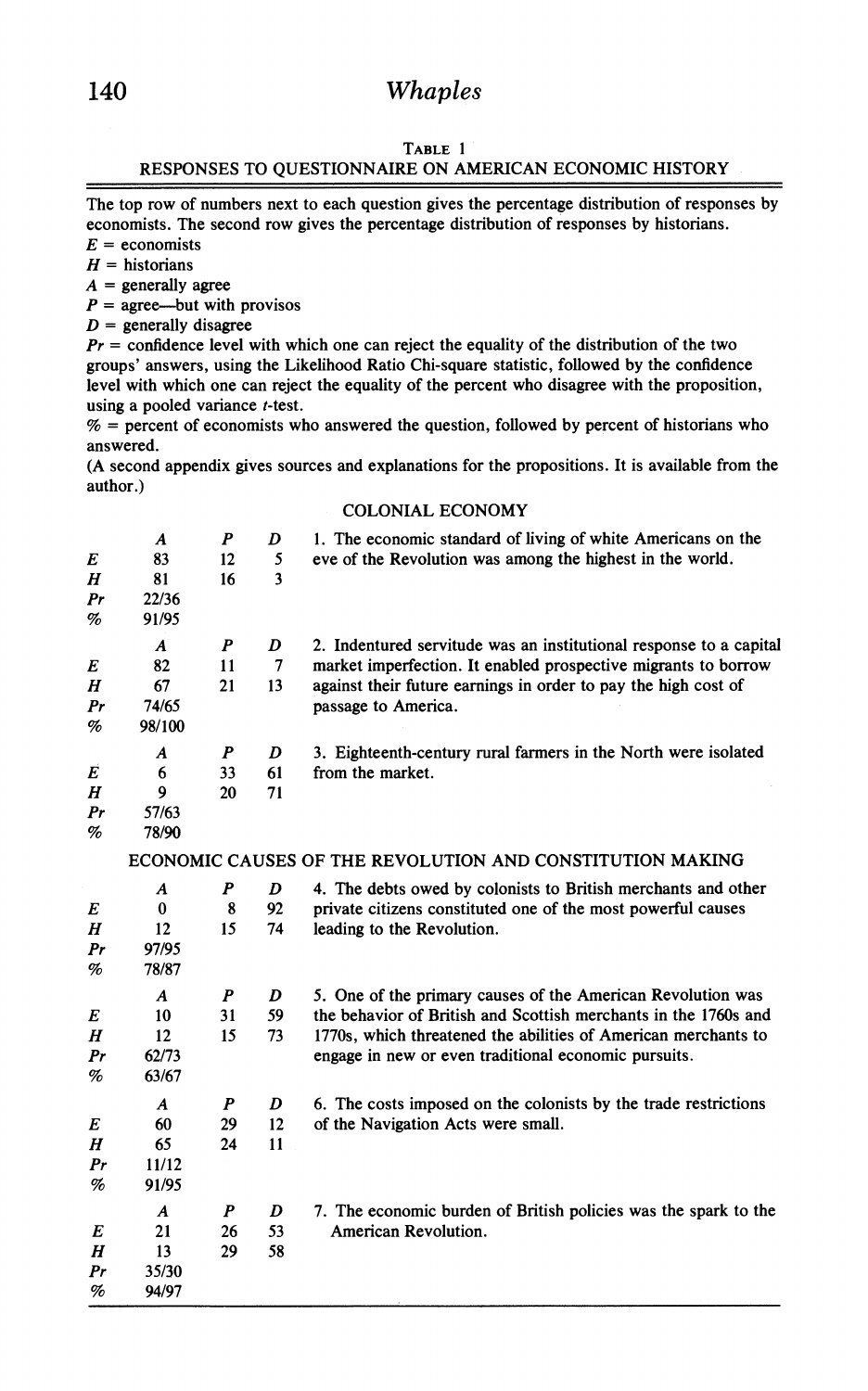|              | A                       | $\boldsymbol{P}$        | D  | 8. The <i>personal</i> economic interests of delegates to the     |
|--------------|-------------------------|-------------------------|----|-------------------------------------------------------------------|
| E            | 27                      | 43                      | 30 | Constitutional Convention generally had a significant effect on   |
| H            | 25                      | 22                      | 53 | their voting behavior.                                            |
| Pr           | 91/95                   |                         |    |                                                                   |
| %            | 80/92                   |                         |    | <b>ANTEBELLUM PERIOD</b>                                          |
|              |                         |                         |    |                                                                   |
|              | A                       | $\boldsymbol{P}$        | D  | 9. During the early national and antebellum period, export trade, |
| E            | 36                      | 33                      | 31 | particularly in cotton, was of prime importance as a stimulant to |
| H            | 56                      | 28                      | 17 | the economy.                                                      |
| Pr           | 83/85                   |                         |    |                                                                   |
| %            | 91/93                   |                         |    |                                                                   |
|              | $\boldsymbol{A}$        | $\boldsymbol{P}$        | D  | 10. Antebellum tariffs harmed the southern states and benefited   |
| E            | 49                      | 44                      | 7  | the Northern states.                                              |
| H            | 34                      | 37                      | 29 |                                                                   |
| Pr           | 96/98                   |                         |    |                                                                   |
| %            | 89/90                   |                         |    |                                                                   |
|              | $\boldsymbol{A}$        | $\boldsymbol{P}$        | D  | 11. Nineteenth-century U.S. land policy, which attempted to       |
| E            | 16                      | 14                      | 70 | give away free land, probably represented a net drain on the      |
| H            | 3                       | 13                      | 84 | productive capacity of the country.                               |
| $_{Pr}$      | 84/83                   |                         |    |                                                                   |
| %            | 80/82                   |                         |    |                                                                   |
|              | $\boldsymbol{A}$        | P                       | D  | 12. The lower female-to-male earnings ratio in the Northeast      |
| E            | 17                      | 34                      | 49 | was one of the reasons it industrialized before the South.        |
| H            | 23                      | 20                      | 57 |                                                                   |
| $_{\bm{Pr}}$ | 58/48                   |                         |    |                                                                   |
| %            | 76/77                   |                         |    |                                                                   |
|              | A                       | $\boldsymbol{P}$        | D  | 13. Before 1833, the U.S. cotton textile industry was almost      |
| E            | 30                      | 36                      | 33 | entirely dependent on the protection of the tariff.               |
| H            | 9                       | 36                      | 55 |                                                                   |
| $_{Pr}$      | 94/92                   |                         |    |                                                                   |
| %            | 72/85                   |                         |    |                                                                   |
|              |                         |                         |    | <b>SLAVERY</b>                                                    |
|              | A                       | P                       | D  | 14. Slavery was a system irrationally kept in existence by        |
| E            | 2                       | 4                       | 93 | plantation owners who failed to perceive or were indifferent to   |
| H            | $\overline{\mathbf{3}}$ | 8                       | 90 | their best economic interests.                                    |
| Pr           | 20/46                   |                         |    |                                                                   |
| %            | 100/100                 |                         |    |                                                                   |
|              | A                       | P                       | D  | 15. The slave system was economically moribund on the eve of      |
| E            | 0                       | $\mathbf{2}$            | 98 | the Civil War.                                                    |
| H            | 3                       | $\overline{\mathbf{3}}$ | 95 |                                                                   |
| Pr           | 54/52                   |                         |    |                                                                   |
| %            | 98/92                   |                         |    |                                                                   |
|              | $\boldsymbol{A}$        | $\boldsymbol{P}$        | D  | 16. Slave agriculture was efficient compared with free            |
| E            | 48                      | 24                      | 28 | agriculture. Economies of scale, effective management, and        |
| H            | 30                      | 35                      | 35 | intensive utilization of labor and capital made southern slave    |
| Pr           | 67/49                   |                         |    | agriculture considerably more efficient than nonslave southern    |
| %            | 100/95                  |                         |    | farming.                                                          |
|              | A                       | P                       | D  | 17. The material (rather than psychological) conditions of the    |
| E            | 23                      | 35                      | 42 | lives of slaves compared favorably with those of free industrial  |
| H            | 22                      | 19                      | 58 | workers in the decades before the Civil War.                      |
| Pr           | 75/85                   |                         |    |                                                                   |
| %            | 94/92                   |                         |    |                                                                   |

**TABLE 1-continued**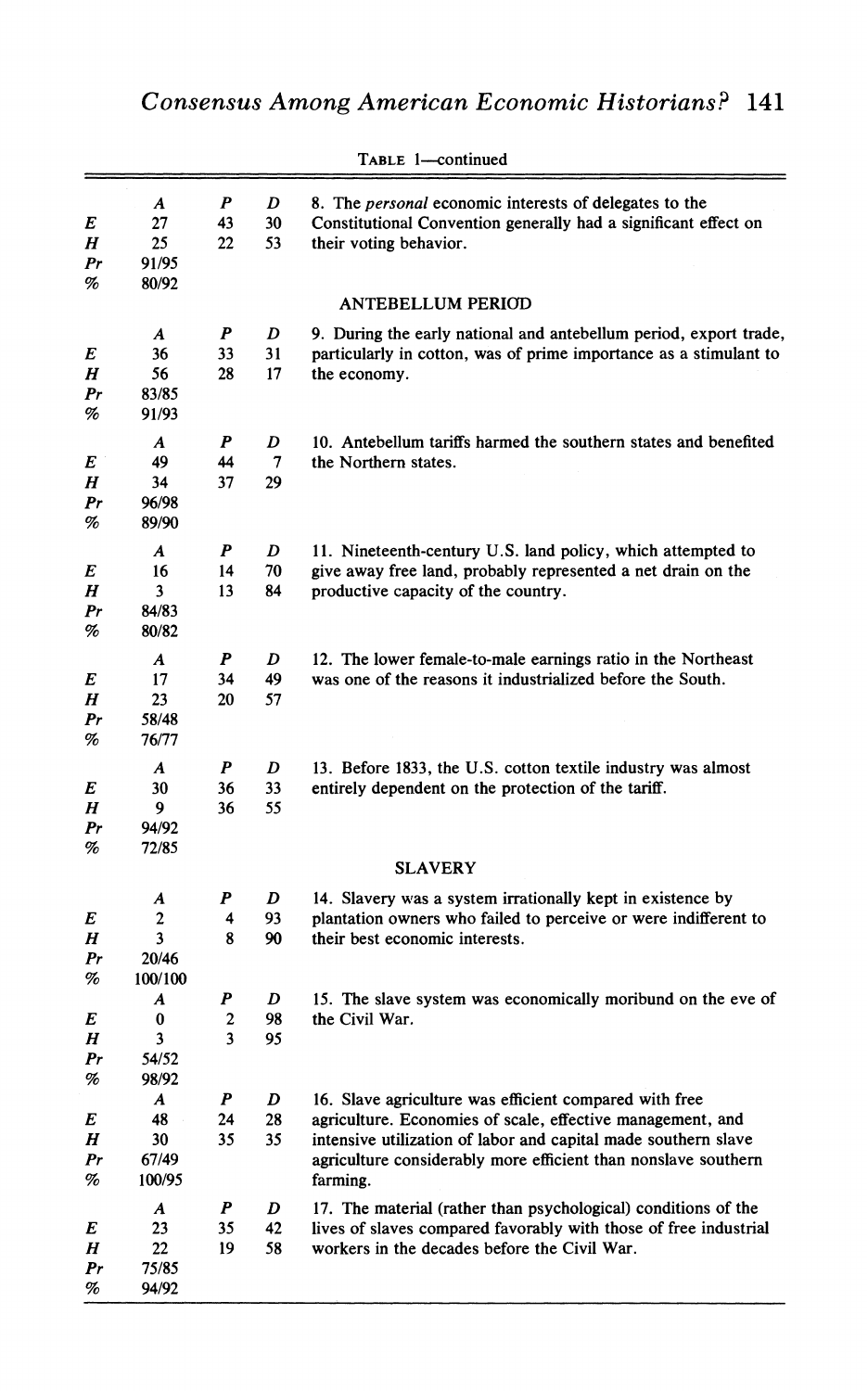**TABLE 1- continued** 

|              |                  |          |          | <b>POPULISM</b>                                                                                                            |
|--------------|------------------|----------|----------|----------------------------------------------------------------------------------------------------------------------------|
|              | A                | P        | D        | 18. The agrarian protest movement in the Middle West from                                                                  |
| E            | 30               | 41       | 30       | 1870 to 1900 was a reaction to the commercialization of                                                                    |
| Н            | 38               | 32       | 30       | agriculture.                                                                                                               |
| Pr           | 33/2             |          |          |                                                                                                                            |
| %            | 96/95            |          |          |                                                                                                                            |
|              | A                | P        | D        | 19. The agrarian protest movement in the Middle West from                                                                  |
| E            | 19               | 47       | 35       | 1870 to 1900 was a reaction to movements in prices.                                                                        |
| H            | 49               | 46       | 5        |                                                                                                                            |
| Pr           | 99/99            |          |          |                                                                                                                            |
| %            | 94/95            |          |          |                                                                                                                            |
|              | A                | P        | D        | 20. The agrarian protest movement in the Middle West from                                                                  |
| E            | 22               | 24       | 54       | 1870 to 1900 was a reaction to the deteriorating economic status                                                           |
| H            | 34               | 37       | 29       | of farmers.                                                                                                                |
| $_{\it{Pr}}$ | 92/97            |          |          |                                                                                                                            |
| %            | 89/97            |          |          | SOUTHERN ECONOMY SINCE THE CIVIL WAR                                                                                       |
|              | A                | P        | D        | 21. The monopoly power of the merchant in the postbellum rural                                                             |
| E            | 27               | 24       | 49       | cotton South was used to exploit many farmers and to force                                                                 |
| Н            | 36               | 42       | 21       | them into excessive production of cotton by refusing credit to                                                             |
| Pr           | 96/98            |          |          | those who sought to diversify production.                                                                                  |
| %            | 89/85            |          |          |                                                                                                                            |
|              | $\boldsymbol{A}$ | P        | D        | 22. The crop mix chosen by most farmers in the postbellum                                                                  |
| E            | 26               | 14       | 60       | cotton South was economically inefficient and therefore southern                                                           |
| H            | 31               | 25       | 44       | agriculture was less productive than it might have been.                                                                   |
| Pr           | 65/82            |          |          |                                                                                                                            |
| %            | 91/82            |          |          |                                                                                                                            |
|              | $\boldsymbol{A}$ | P        | D        | 23. The system of sharecropping impeded economic growth in                                                                 |
| E            | 26               | 21       | 52       | the postbellum South.                                                                                                      |
| Н            | 47               | 20       | 33       |                                                                                                                            |
| Pr           | 83/89            |          |          |                                                                                                                            |
| %            | 91/77            |          |          |                                                                                                                            |
|              | A                | P        | D        | 24. American blacks achieved substantial economic gains during                                                             |
| E            | 47               | 26       | 26       | the half-century after 1865.                                                                                               |
| Н            | 27               | 27       | 46       |                                                                                                                            |
| Pr<br>%      | 85/91<br>83/85   |          |          |                                                                                                                            |
|              |                  |          |          |                                                                                                                            |
|              | $\boldsymbol{A}$ | P        | D        | 25. In the postbellum South economic competition among whites<br>played an important part in protecting blacks from racial |
| E<br>Н       | 26<br>0          | 40<br>22 | 34<br>78 | coercion.                                                                                                                  |
| Pr           | 99/99            |          |          |                                                                                                                            |
| %            | 76/69            |          |          |                                                                                                                            |
|              | $\boldsymbol{A}$ | P        | D        | 26. The modern period of the South's economic convergence to                                                               |
| E            | 38               | 24       | 38       | the level of the North only began in earnest when the                                                                      |
| H            | 50               | 23       | 27       | institutional foundations of the southern regional labor market                                                            |
| Pr           | 45/64            |          |          | were undermined, largely by federal farm and labor legislation                                                             |
| %            | 80/78            |          |          | dating from the 1930s.                                                                                                     |
|              |                  |          |          | <b>BANKING AND CAPITAL MARKETS</b>                                                                                         |
|              |                  |          | D        | 27. The inflation and financial crisis of the 1830s had their origin                                                       |
| E            | A<br>72          | P<br>15  | 13       | in events largely beyond President Jackson's control and would                                                             |
| H            | 69               | 28       | 3        | have taken place whether or not he had acted as he did vis-à-vis                                                           |
| Pr           | 83/85            |          |          | the Second Bank of the U.S.                                                                                                |
| %            | 85/82            |          |          |                                                                                                                            |
|              |                  |          |          |                                                                                                                            |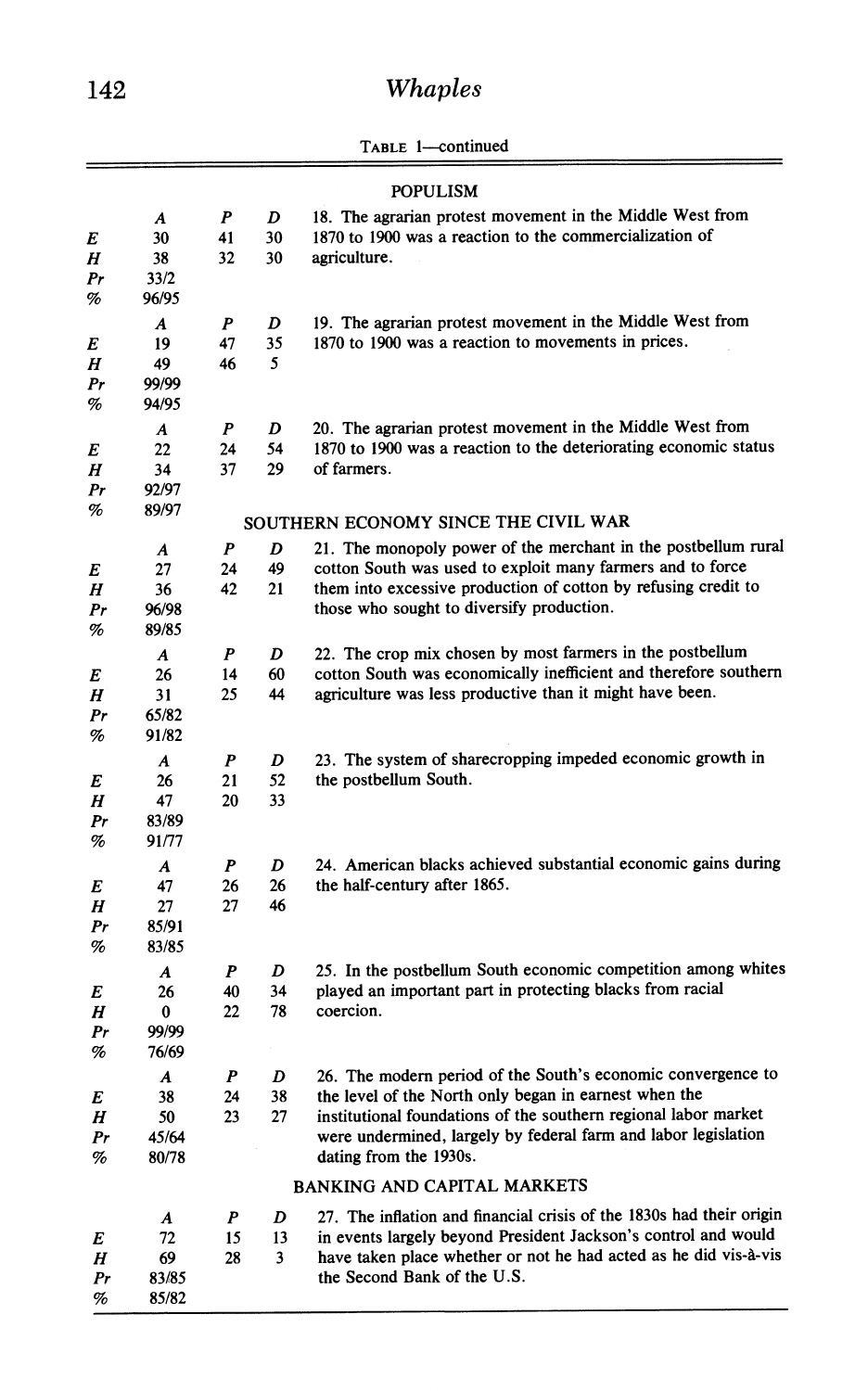|                  | A                | P                | D  | 28. "Free banking" during the antebellum era hurt the             |
|------------------|------------------|------------------|----|-------------------------------------------------------------------|
| E                | 0                | 2                | 98 | economy.                                                          |
| H                | 17               | 17               | 67 |                                                                   |
| Pr               | 99/99            |                  |    |                                                                   |
| %                | 87/77            |                  |    |                                                                   |
|                  | A                | P                | D  | 29. During the late nineteenth and early twentieth centuries, the |
| E                | 12               | 24               | 63 | Gold Standard was effective in stabilizing prices and moderating  |
| H                | 12               | 21               | 67 | business-cycle fluctuations.                                      |
| Pr               | 5/22             |                  |    |                                                                   |
| %                | 89/85            |                  |    |                                                                   |
|                  |                  |                  |    | <b>RAILROADS</b>                                                  |
|                  | A                | $\boldsymbol{P}$ | D  | 30. Without the building of railroads, the American economy       |
| E                | 9                | $\overline{2}$   | 89 | would have grown very little during the nineteenth century.       |
| Н                | 13               | 21               | 66 |                                                                   |
| Pr               | 99/99            |                  |    |                                                                   |
| %                | 98/97            |                  |    | <b>LABOR MARKETS</b>                                              |
|                  |                  |                  |    |                                                                   |
|                  | A                | P                | D  | 31. The increased participation of American women over the        |
| E                | 26               | 53               | 21 | long run has resulted more from economic developments, such       |
| Н                | 66               | 19               | 14 | as the decrease in hours of work, the rise of white-collar work,  |
| Pr               | 99/58            |                  |    | and increased real wages, than from shifts in social norms and    |
| %                | 83/93            |                  |    | attitudes.                                                        |
|                  | A                | P                | D  | 32. The reduction in the length of the workweek in American       |
| E                | 54               | 28               | 18 | manufacturing before the Great Depression was primarily due to    |
| Н                | 63               | 19               | 19 | economic growth and the increased wages it brought.               |
| Pr               | 36/7             |                  |    |                                                                   |
| %                | 85/82            |                  |    |                                                                   |
|                  | A                | P                | D  | 33. The reduction in the length of the workweek in American       |
| E                | 5                | 24               | 71 | manufacturing before the Great Depression was primarily due to    |
| Н                | 6                | 32               | 62 | the efforts of labor unions.                                      |
| Pr               | 29/58            |                  |    |                                                                   |
| %                | 89/87            |                  |    | <b>GREAT DEPRESSION AND BUSINESS CYCLES</b>                       |
|                  |                  |                  |    |                                                                   |
|                  | $\boldsymbol{A}$ | P                | D  | 34. Monetary forces were the primary cause of the Great           |
| E                | 14               | 33               | 52 | Depression.                                                       |
| H                | 17               | 17               | 66 |                                                                   |
| Pr               | 74/75            |                  |    |                                                                   |
| %                | 91/90            |                  |    |                                                                   |
|                  | A                | $\boldsymbol{P}$ | D  | 35. The demand for money was falling more rapidly than the        |
| E                | 48               | 12               | 40 | supply of money during 1930 and the first three-quarters of 1931. |
| H                | 46               | 23               | 31 |                                                                   |
| Pr               | 46/50            |                  |    |                                                                   |
| %                | 54/67            |                  |    |                                                                   |
|                  | A                | $\boldsymbol{P}$ | D  | 36. Throughout the contractionary period of the Great             |
| E                | 32               | 43               | 25 | Depression, the Federal Reserve had ample powers to cut short     |
| $\boldsymbol{H}$ | 31               | 47               | 22 | the process of monetary deflation and banking collapse. Proper    |
| Pr               | 7/24             |                  |    | action would have eased the severity of the contraction and very  |
| %                | 96/82            |                  |    | likely would have brought it to an end at a much earlier date.    |
|                  | $\boldsymbol{A}$ | P                | D  | 37. A fall in autonomous spending, particularly investment, is    |
| E                | 18               | 44               | 39 | the primary explanation for the onset of the Great Depression.    |
| H                | 23               | 29               | 49 |                                                                   |
| Pr               | 55/59            |                  |    |                                                                   |
| %                | 85/79            |                  |    |                                                                   |

**TABLE 1-continued**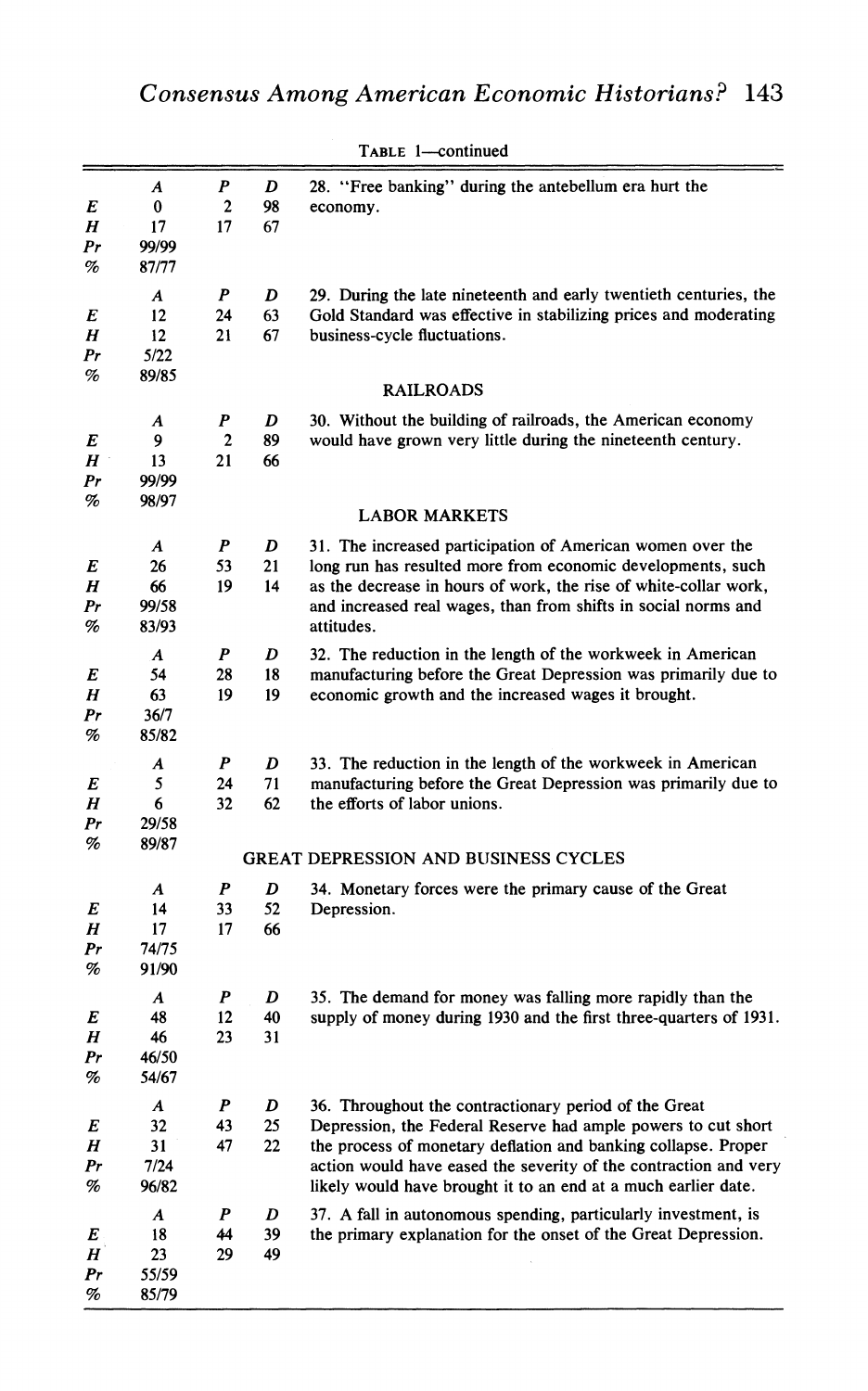|                  | A                | P                | D  | 38. The passage of the Smoot-Hawley Tariff exacerbated the     |
|------------------|------------------|------------------|----|----------------------------------------------------------------|
| E                | 60               | 26               | 14 | Great Depression.                                              |
| $\boldsymbol{H}$ | 64               | 21               | 15 |                                                                |
| Pr               | 11/12            |                  |    |                                                                |
| %                | 94/85            |                  |    |                                                                |
|                  | A                | $\boldsymbol{P}$ | D  | 39. Taken as a whole, government policies of the New Deal      |
| E                | 27               | 22               | 51 | served to lengthen and deepen the Great Depression.            |
| H                | 6                | 21               | 74 |                                                                |
| Pr               | 97/95            |                  |    |                                                                |
| %                | 89/87            |                  |    |                                                                |
|                  | $\boldsymbol{A}$ | P                | D  | 40. The cyclical volatility of GNP and unemployment was        |
| E                | 54               | 24               | 22 | greater before the Great Depression than it has been since the |
| H                | 73               | 23               | 3  | end of World War Two.                                          |
| Pr               | 95/97            |                  |    |                                                                |
| %                | 89/77            |                  |    |                                                                |

**TABLE 1-continued** 

**between EHA members in history departments and members in economics departments.** 

## **COLONIAL ECONOMY**

**Three disparate questions deal with the colonial economy. There is an overwhelming consensus that Americans' economic standard of living on the eve of the Revolution was among the highest in the world. Likewise, a vast majority accept the view that indentured servitude was an economic arrangement designed to iron out imperfections in the capital market. Neither of the statements has generated heated discussion recently in light of the well-known works by Alice Hanson Jones and David Galenson.2** 

**The third colonial era topic has been the subject of much argument. New Left historians, such as James Henretta, have laid out the case that many eighteenth-century farmers in the northern colonies were "isolated" from the market. Winifred Rothenberg has spent considerable effort attempting to refute this idea and seems to have succeeded.3 61 percent of economists and 71 percent of historians in the sample disagree with the characterization of these farmers as "isolated from the market." Among those who agree, only a handful do so wholeheartedly-most would add provisos to the statement.** 

**of the respondents disagree with a proposition, this will be called a "consensus" against the statement. If one-third or less disagree, this will be referred to as a "consensus" in favor of the proposition.** 

**<sup>2</sup>Jones, Wealth; and Galenson, "Rise and Fall."** 

<sup>&</sup>lt;sup>3</sup> Henretta, "Families and Farms"; and Rothenberg, "Market."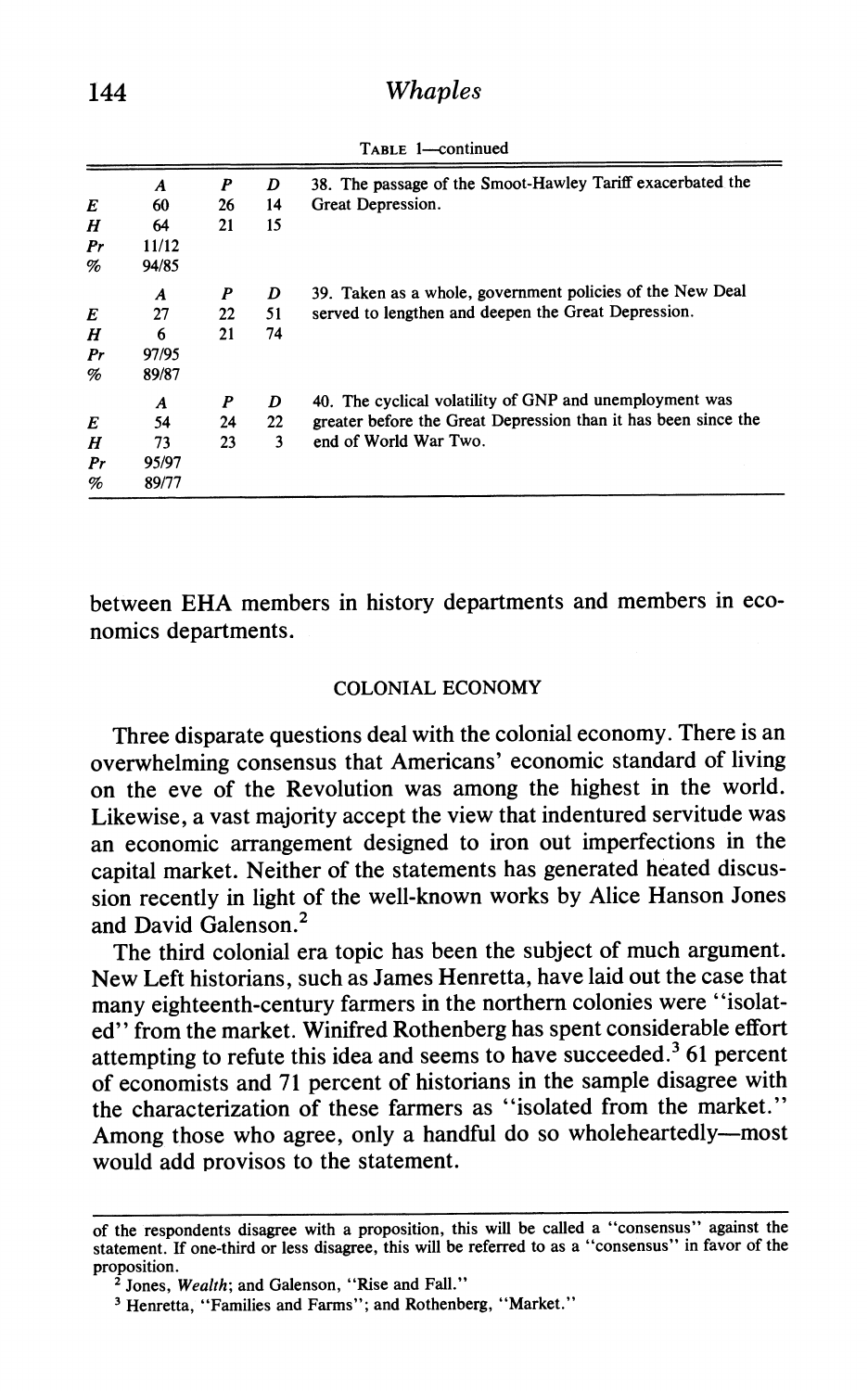## **ECONOMIC CAUSES OF THE REVOLUTION AND CONSTITUTION MAKING**

**Four of the questions deal with the causes of the American Revolution. There is a consensus on some of the narrower propositions: that debts owed by colonists and the practices of British merchants were not primary causes of the revolution; and that the costs of the Navigation Acts' trade restrictions were small.4 Nonetheless, almost half of the economic historians believe that the economic burden of the British**  policies was "the spark" to the American Revolution.<sup>5</sup> Most who favor **this position, however, do so with provisos. The bottom line is that there is no consensus on whether or not the economic burdens of British policies sparked the colonists' bid for independence.** 

**At the beginning of the century, Charles Beard laid out the case for an economic interpretation of the making of the U.S. Constitution. Among other things, he argued that the personal economic interests of delegates to the Constitutional Convention had a significant effect on their actions in writing the Constitution.6 Although historians are divided on the question, the consensus among economists in the EHA is that this proposition is correct. (Of course, this does not necessarily imply an agreement with Beard's more particular claims about which personal interests mattered and how they mattered.)** 

## **ANTEBELLUM PERIOD**

**Consensus exists on the two propositions concerning antebellum trade. Most agree with Douglass North's position that during the early national and antebellum period, export trade, particularly in cotton, was of prime importance as a stimulant to the economy.7 Likewise, most agree that antebellum tariffs harmed the southern states and benefited the northern states.8 In both cases, however, a considerable number would add provisos to these statements.** 

**There is substantial disagreement with the proposition that nineteenth-century U.S. land policy probably represented a net drain on the productive capacity of the country. Terry Anderson and Peter Hill have recently restated this proposition, pointing out that the opportunity cost of squatting (queuing) is high because it removes productive resources from their most valuable use.9 Evidently, those surveyed do not buy (or are unaware of) this logic.** 

**There is divided opinion on the two questions concerning industrial-**

**<sup>4</sup> See McCusker and Menard, Economy, p. 354; Beard, Economic Origins, p. 270; and Egnal and Ernst, "Economic Interpretation."** 

**<sup>5</sup>This wording is based on Reid, "Economic Burden?"** 

**<sup>6</sup>See Beard, Economic Interpretation; and McGuire and Ohsfeldt, "Economic Model."** 

**<sup>7</sup>North, Economic Growth.** 

**<sup>8</sup>For a good discussion, see Atack and Passell, New Economic View, p. 139.** 

<sup>&</sup>lt;sup>9</sup> Anderson and Hill, "Are Government Giveaways?"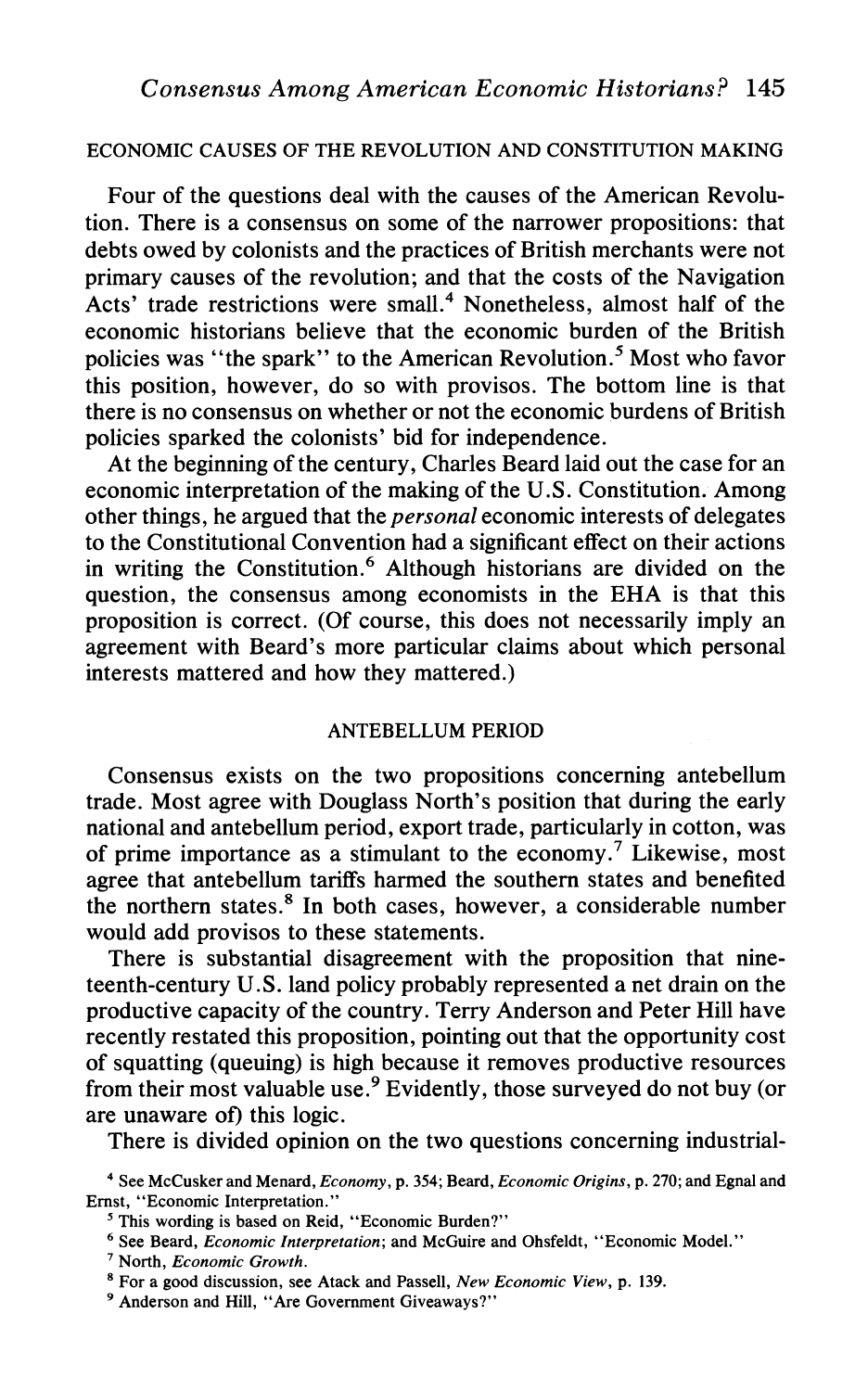**ization. Roughly half those surveyed agree with the proposition put forth by Claudia Goldin and Kenneth Sokoloff that the lower femaleto-male earnings ratio in the Northeast was one of the reasons it industrialized before the South. 10 The other half disagree. There is also a split on the proposition that before 1833, the U.S. cotton textile industry was almost entirely dependent on the protection of the tariff. More than half the historians disagree, whereas the economists tend to accept the recent quantitative arguments of Mark Bils and Knick Harley that an unprotected American cotton textile industry could not have**  competed.<sup>11</sup>

### **SLAVERY**

**Perhaps the most exciting time in the history of the profession was the period in which the issue of slavery dominated the agenda. Publication of Robert Fogel and Stanley Engerman's Time on the Cross generated a cottage industry of refutations and rebuttals.12 Now that most of the dust has settled, whose arguments have won the day?** 

**The survey's four propositions about slavery come straight out of Time on the Cross.13 Two of them prove to be noncontroversial and were probably already widely accepted when Fogel and Engerman restated them. There is near unanimity that slavery was not a system irrationally kept in existence by plantation owners and that the slave system was not economically moribund on the eve of the Civil War.** 

**One of the most contested issues in the debate has been Fogel and Engerman's proposition that slave agriculture was efficient compared with free agriculture. Economies of scale, effective management, and intensive utilization of labor and capital made southern slave agriculture considerably more efficient than nonslave southern farming. Apparently Fogel, Engerman, and others have convinced most of the profession that this proposition is correct. Almost half the economists generally agree with the idea, another quarter agree if provisos are added to the statement. Historians are almost as supportive of the proposition. Only 28 percent of the economists and 35 percent of the historians generally disagree with the assertion that slave agriculture was efficient compared with free agriculture.** 

**On the last slavery question, opinion is sharply divided. More than half of the historians and almost half of the economists disagree with Fogel and Engerman's proposition that the material (not psychological) conditions of the lives of slaves compared favorably with those of free** 

<sup>10</sup> Goldin and Sokoloff, "Relative Productivity Hypothesis."

<sup>&</sup>lt;sup>11</sup> See Bils, "Tariff Protection"; and Harley, "International Competitiveness."

<sup>&</sup>lt;sup>12</sup> See Fogel and Engerman, *Time* and "Explaining"; and David et al., Reckoning.

**<sup>13</sup> Fogel and Engerman, Time, pp. 4-5.**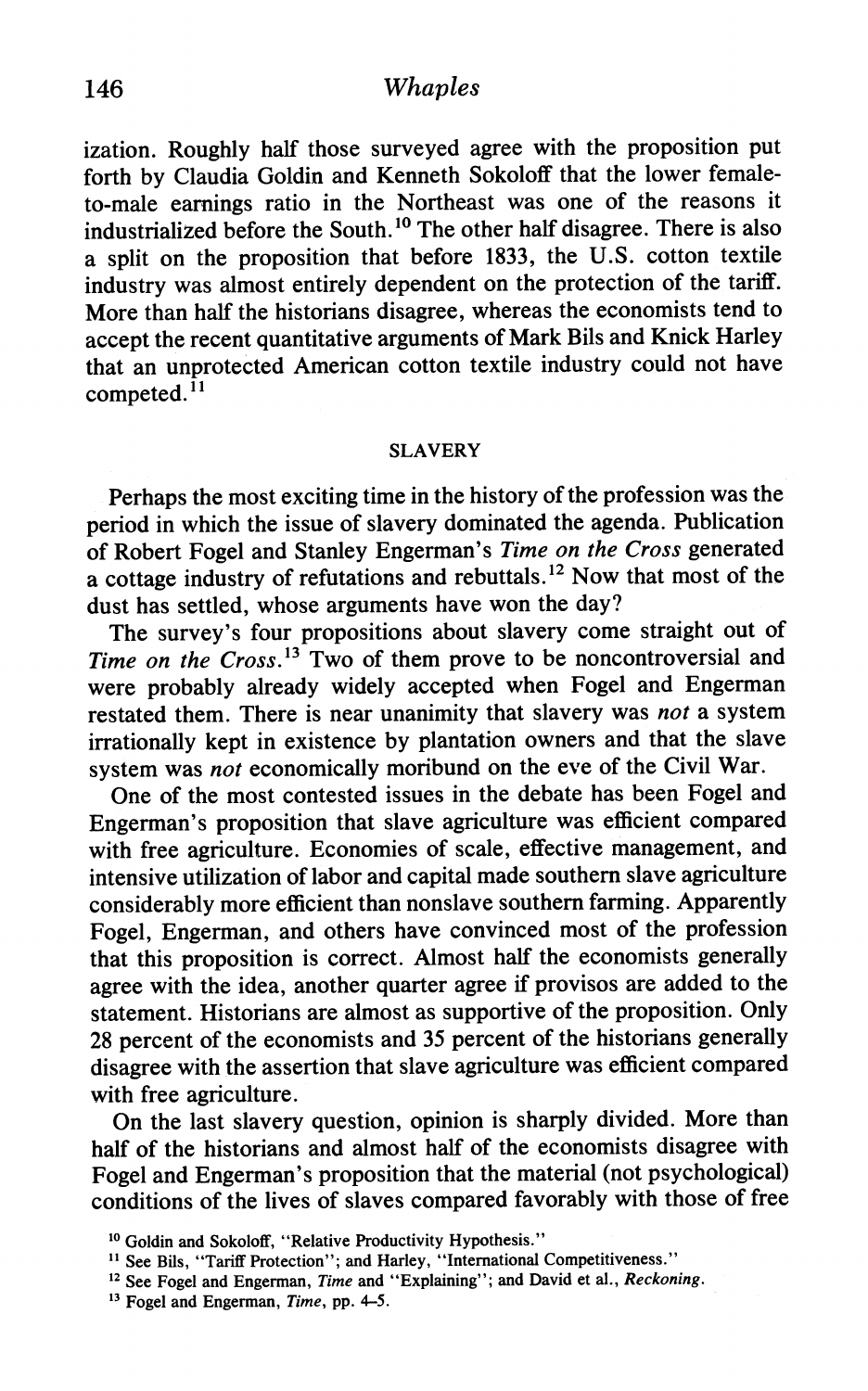**industrial workers in the decades before the Civl War. Among the half that concur with the statement, most do so with some reservations.** 

## **POPULISM**

**Three of the survey's questions consider the "puzzle" of Midwestern agrarian discontent in the late 1800s. The three "explanations" of populist protest are not mutually exclusive. First, there is a consensus in support of Anne Mayhew's proposition that the protest was a reaction to the commercialization of agriculture. 14 However, most support Mayhew's proposition only if some provisos are added. A near consensus holds that the protest was a reaction to "movements in prices."'15 On this question economists are much more likely to dissent than historians. Finally, there is considerable disagreement over the third proposition, which blames the protest on "the deteriorating economic status of farmers." A slight majority of the economists disagree with the idea, probably citing quantitative evidence on relative prices and absolute incomes. 16 However, many, especially the bulk of the historians, agree with the proposition that "deteriorating economic status" inflamed agrarian discontent.** 

## **SOUTHERN ECONOMY SINCE THE CIVIL WAR**

**As the debate over slavery cooled down, disagreement about the aftermath of emancipation intensified. Occupying center stage in this second debate was Roger Ransom and Richard Sutch's One Kind of Freedom. Three of their propositions are addressed in the survey. On none of the three do economists and historians see eye to eye. Historians are much more likely to embrace the positions of Ransom and Sutch.** 

**Economists are almost evenly divided on the proposition that the monopoly power of the merchant in the postbellum rural cotton South was used to exploit many farmers and to force them into excessive production of cotton by refusing credit to those who sought to diversify production.17 The vast majority of historians support this position. Three out of five economists reject the argument that the crop mix chosen by most farmers in the postbellum cotton South was economically inefficient and therefore southern agriculture was less productive than it might have been. 18 Yet, a little over half of the historians accept the argument. Finally, a slim majority of economists reject the suggestion that the system of sharecropping impeded economic growth in the** 

**<sup>14</sup>Mayhew, "A Reappraisal."** 

<sup>&</sup>lt;sup>15</sup> See, for example, McGuire, "Economic Causes."

**<sup>16</sup>See for example, North, Growth; and Atack and Passell, New Economic View, pp. 419-24.** 

**<sup>17</sup>Ransom and Sutch, One Kind, p. 149.** 

**<sup>18</sup> Ibid., p. 169.**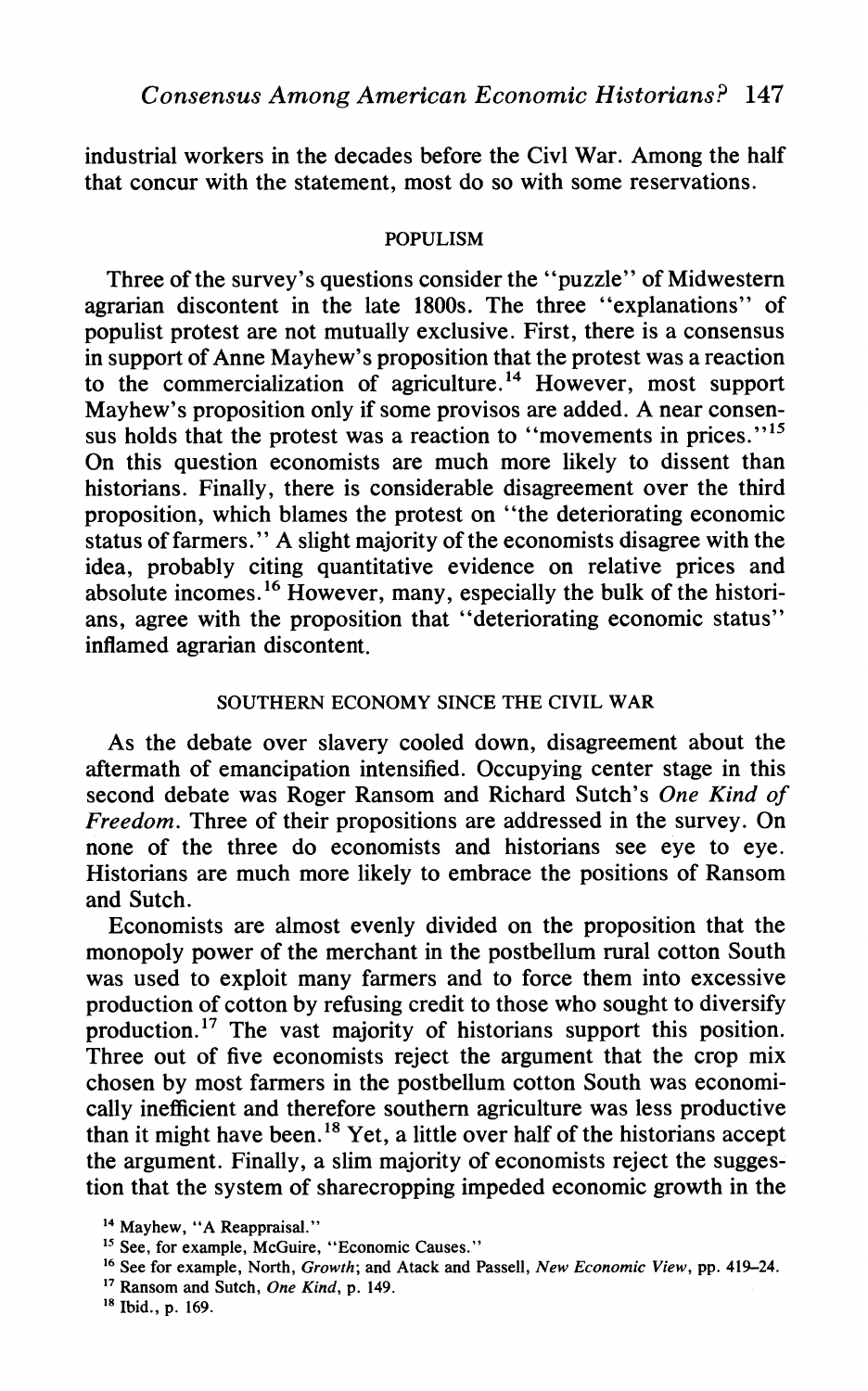**postbellum South.19 However, only one-third of historians reject the proposition. Thus, on the issues of monopoly merchant power, crop mix, and sharecropping there is no consensus among EHA members and considerable differences among economists and historians.** 

**On two of the other questions about post-Civil War southern economic history there are also divisions between historians and economists. The consensus opinion among the economists is that "American blacks achieved substantial economic gains during the half century after 1865.",20 Nearly half of the historians do not concur with this interpretation. Differing standards of "substantial" may be at the center of this disagreement. Robert Higgs's proposition that in the postbellum South economic competition among. whites played an important part in protecting blacks from racial coercion yields the most dramatic difference of opinion found in the survey.21 Economists and historians have reached the opposite conclusions. Two-thirds of the economists support Higgs's statement, only 22 percent of historians do. These responses highlight a recurring difference dividing historians and economists. The economists have more faith in the power of the competitive market. For example, they see the competitive market as protecting disenfranchised blacks and are less likely to accept the idea that there was exploitation by merchant monopolists.** 

**The final question on the southern economy tests Gavin Wright's argument that the modern period of the South's economic convergence to the level of the North only began in earnest when the institutional foundations of the southern regional labor market were undermined,**  largely by federal farm and labor legislation dating from the 1930s.<sup>22</sup> **Most of the respondents accept Wright's position.** 

## **MONEY AND BANKING**

**Economic historians have reached a consensus on all of the survey's questions regarding money and banking. The vast majority agree with Peter Temin's conclusion that the inflation and financial crisis of the 1830s had their origin in events largely beyond President Jackson's control and would have taken place whether or not he had acted as he did vis-a-vis the Second Bank of the U.S.23** 

**<sup>19</sup>Ibid., p. 103.** 

**<sup>20</sup>Higgs, Competition, p. ix; and Margo, "Accumulation."** 

**<sup>21</sup> Higgs, Competition, p. ix.** 

**<sup>22</sup> Wright, "Economic Revolution," p. 162.** 

**<sup>23</sup>Temin, Jacksonian Economy, back cover. This finding contrasts with the results of a survey conducted by David Whitten (Whitten, "Depression"). Whitten sent questionnaires to 800 historians and economic historians, compiling an address list from the membership of the EHA, the Business History Conference, the Cliometric Society, and the Economic and Business Historical Society. He asked several questions about how the events surrounding the depression of 1837 are presented in the classroom. Among the questions and responses were these:**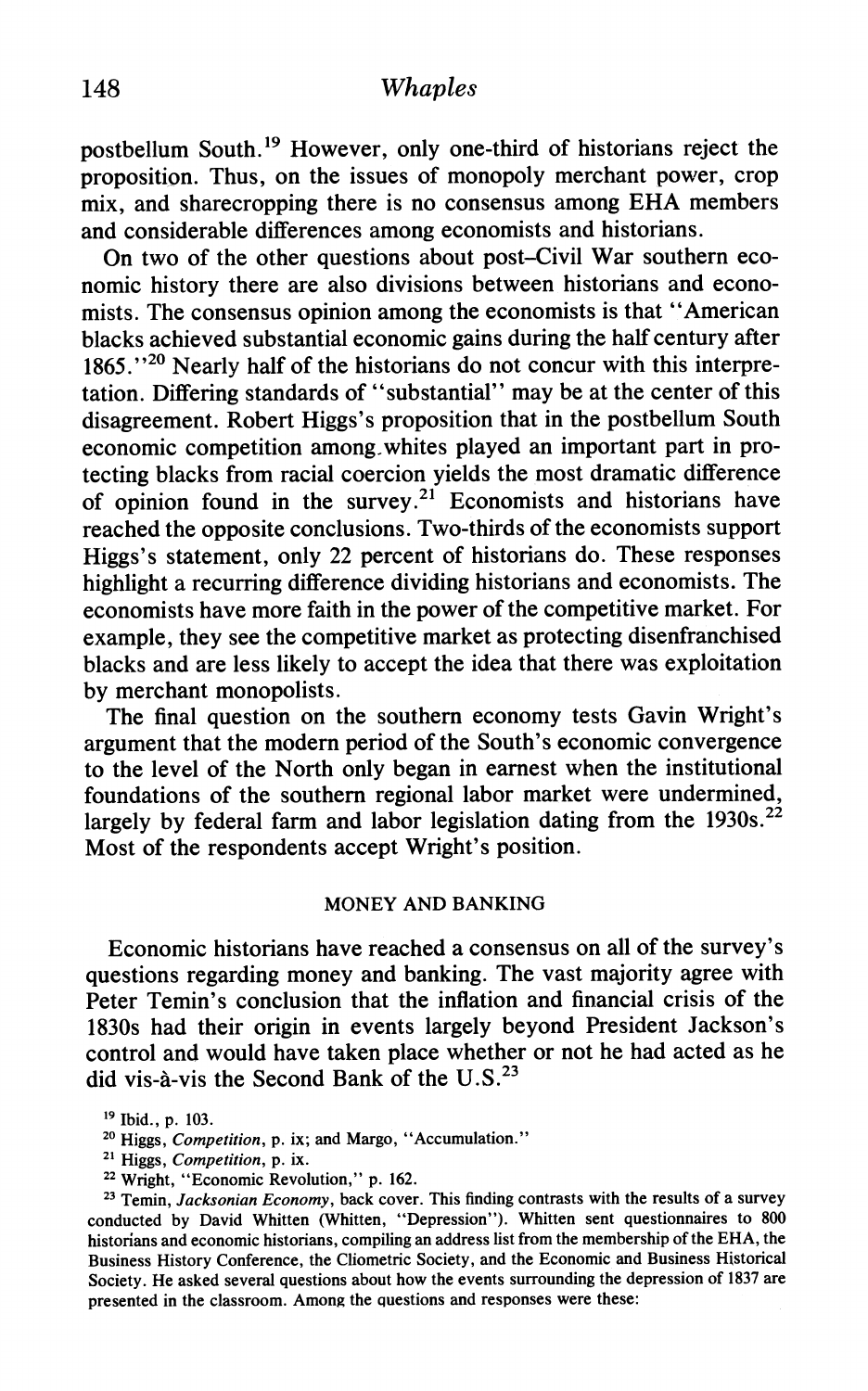**The economists are nearly unanimous in their rejection of the idea that "free banking" (free entry into the banking business, rather than freedom to conduct business without regulation) harmed the economy during the antebellum era.24 Although most historians have reached the same conclusion, as many as one-third accept the proposition that free banking hurt the economy. This difference is another indication that economists have greater confidence in the power of a competitive market.** 

**Finally, about two-thirds of both groups reject the idea that the Gold Standard was effective in stabilizing prices and moderating businesscycle fluctuations during the nineteenth century.25** 

## **RAILROADS**

**Before he turned to slavery, Fogel's estimates of the social savings of the railroads ignited a fervent debate.26 The survey indicates that Fogel's ideas have carried the day in this dispute. Almost 90 percent of economists and two-thirds of historians now reject the "axiom of indispensability. "** 

## **LABOR MARKETS**

**Goldin has argued that the increased labor force participation of American women over the long run has resulted more from economic developments, such as the decrease in hours of work, the rise of** 

**QUESTION 5: "I present the Temin analysis as the explanation of the U.S. economic collapse of 1837. I reject, with Temin, what he terms the classical explanation." Economists, 21 yes, 20 no; Historians, 4 yes, 12 no.** 

**QUESTION 6: "I present the Temin analysis, but reject it as the explanation of the U.S. economic collapse of 1837, accepting, instead, what Temin terms the classical explanation." Economists, I yes, 36 no; Historians, 3 yes, 13 no.** 

**QUESTION 8: "I discuss the U.S. economic collapse of 1837 in terms of what Temin calls the classical explanation and Temin's innovations, synthesizing the two approaches for my students."** 

**Economists, 29 yes, 12 no; Historians, 12 yes, 5 no.** 

**The responses to Whitten's questionnaire show much less of a consensus in favor of Temin's position than do the responses to this survey. (However, they show a clear consensus in rejecting the "classical" explanation.) Although Whitten finds that the majority of economists teaching economic history agree with Temin's interpretation, it is a slender majority. One reason may be that this survey focuses more narrowly than does Whitten's on one component of Temin's thesis. Another reason could be that the two groups surveyed are not identical. In addition, it is possible that someone who "synthesizes" the two approaches (Whitten question 8) would answer that they "agree with provisos" with the statement in question 27 of this survey.** 

**<sup>24</sup> See Rockoff, "Free Banking Era."** 

**<sup>25</sup>See Eichengreen, "As Good as Gold."** 

**<sup>26</sup> Fogel, Railroads and "Notes."**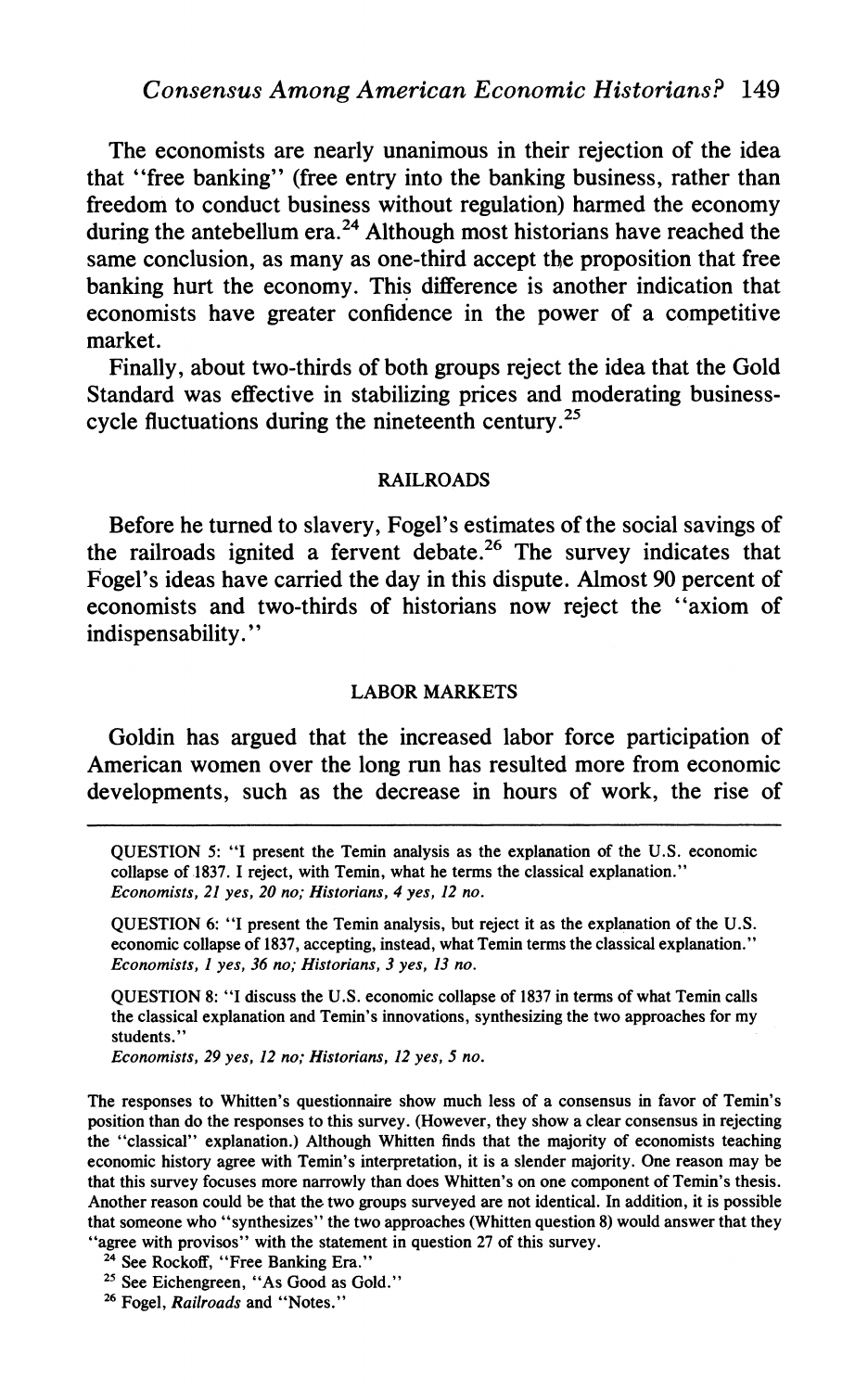**white-collar work, and increased real wages than from shifts in social norms and attitudes.27 The vast majority of those surveyed agree.** 

**Two of the labor market questions concern the forces responsible for the decline in the length of the American workweek in the period before the Great Depression.28 The consensus here is that economic growth and increased wages were mainly responsible. Most economic historians reject a primary role for labor unions.** 

## **GREAT DEPRESSION AND BUSINESS CYCLES**

**Four of the questionnaire's propositions are taken from Temin's Did Monetary Forces Cause the Great Depression? and Milton Friedman and Anna Schwartz's The Great Contraction. The answers reveal a lack of consensus on the causes of the Great Depression.** 

**The first proposition restates the Friedman and Schwartz position that "monetary forces were the primary cause of the Great Depression. 29 Economists are almost evenly split on this question, whereas about two-thirds of the historians reject the monetarist proposition.** 

**The second question of this section is much narrower. It must be treated with caution because it has the lowest response rate of the survey, with two in five of the sample members declining to respond. Sixty percent of the economists and nearly 70 percent of the historians agree with Temin that the "demand for money was falling more rapidly than the supply during 1930 and the first three-quarters of 1931.'30** 

**Although the traditional Keynesian explanation holds the edge in the first two questions, there is a consensus among both groups that "throughout the contractionary period of the Great Depression, the Federal Reserve had ample powers to cut short the process of monetary deflation and banking collapse. Proper action would have eased the severity of the contraction and very likely would have brought it to an end at a much earlier date."31 However, most supporters of this position require that unnamed provisos be added before the contention is fully accepted.** 

**Finally, economic historians are sharply divided over the traditional Keynesian alternative explanation of the depression that a fall in autonomous spending, particularly investment, is the primary explanation for the onset of the Great Depression.32 About 40 percent of economists and 50 percent of historians disagree with the hypothesis: only about one-fifth accept it without provisos.** 

**<sup>27</sup>Goldin, Understanding, p. 5.** 

**<sup>28</sup>See Whaples, "Winning."** 

**<sup>2&#</sup>x27; Friedman and Schwartz, Great Contraction. This is the proposition tested by Temin in Did Monetary Forces?** 

**<sup>30</sup> Temin, Did Monetary Forces? p. 137.** 

**<sup>31</sup> Friedman and Schwartz, Great Contraction, preface.** 

**<sup>32</sup> Temin, Did Monetary Forces? back cover.**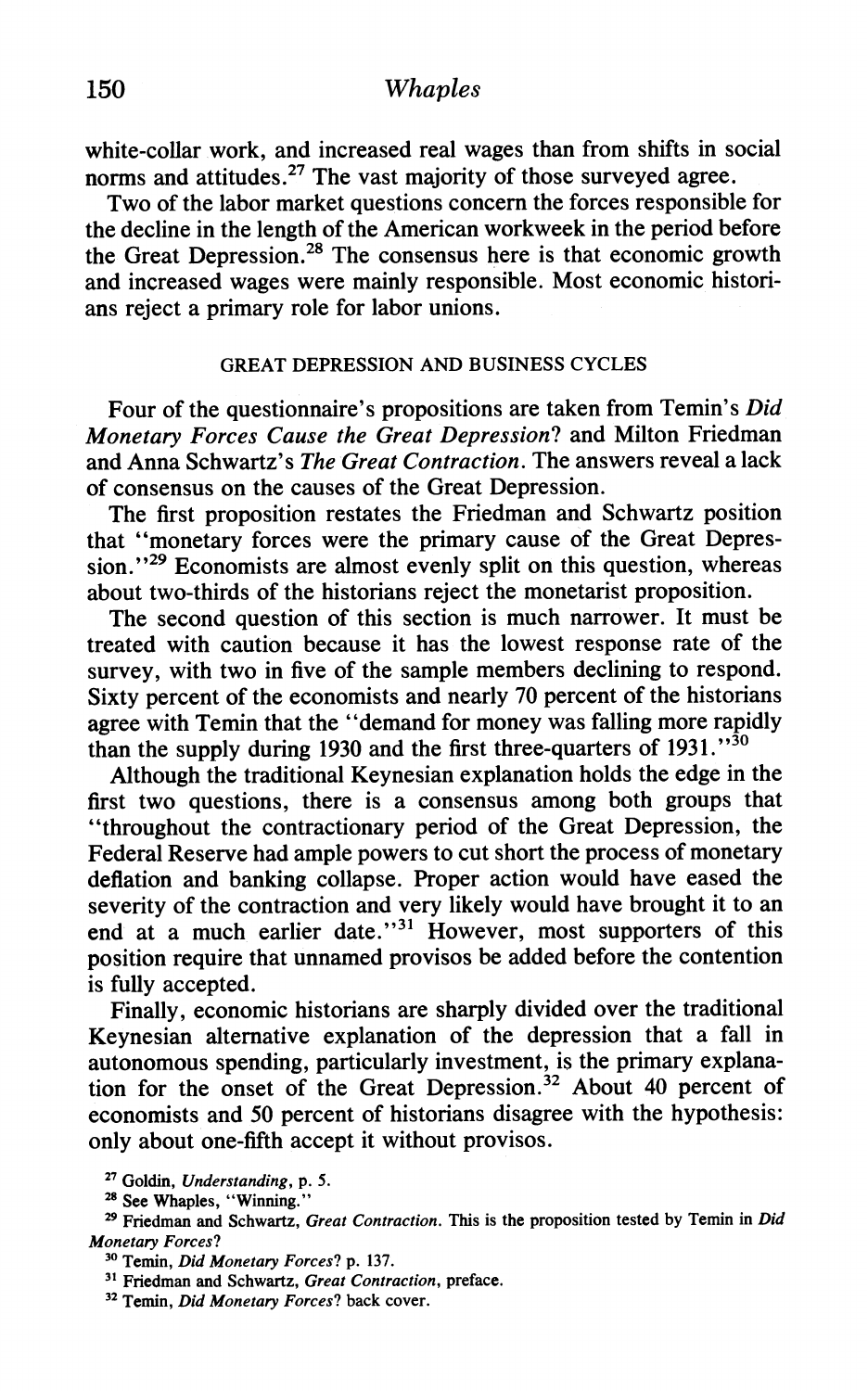**Do these results indicate a belief among economic historians that both monetarist and Keynesian explanations have some merit? Or is this a message of irreconcilable differences? Despite considerable innovative and painstaking subsequent research about the causes and nature of the Great Depression, this may be a debate from which no consensus will ever emerge.33** 

**Although the central causes of the depression are still hotly contested, there is a consensus that the "passage of the Smoot-Hawley Tariff exacerbated the Great Depression."34 Vice President Albert Gore's assertion (in his NAFTA debate with H. Ross Perot) of our consensus on this issue, has been corroborated.** 

**On top of the profession's lack of agreement about the genesis of the Great Depression, there is a disagreement about the effect of the New Deal. In fact, the economists in the sample are almost evenly divided on the question of whether or not when taken "as a whole, government policies of the New Deal served to lengthen and deepen the Great Depression." The consensus among historians is that the new Deal did not lengthen and deepen the depression.** 

**The final debate addressed in the survey concerns the cyclical volatility of the economy before and after the Great Depression. Christina Romer has argued that earlier studies overstated the pre-Great Depression volatility of the economy. Her findings generated a flurry of research and rethinking on the issue.35 The current consensus is that the volatility of GNP and unemployment were greater before the Great Depression than they have been since the end of World War II.** 

## **CONCLUSIONS**

**The results of the survey can be very useful in the classroom. The findings go farther than textbooks in helping students get a sense of the collective wisdom of economic historians and emphasize that economic history like both its parents, economics and history, is full of unsettled debates.** 

**The results can also guide the research agenda of economic historians. Some scholars will find that their beliefs run against the prevailing consensus. This need not mean that their beliefs are incorrect. Each one of us probably disagrees with one or more of the consensuses shown in Table 1. Those holding minority views may wish to re-evaluate their position or to redouble their efforts to convince their colleagues by restating their case or pursuing additional research.** 

**<sup>33</sup>However, see Romer, "Nation."** 

**<sup>34</sup>See for example, Fearon, War, p. 129.** 

**<sup>3</sup>S Romer, "New Estimates." See also, Weir, "Reliability."**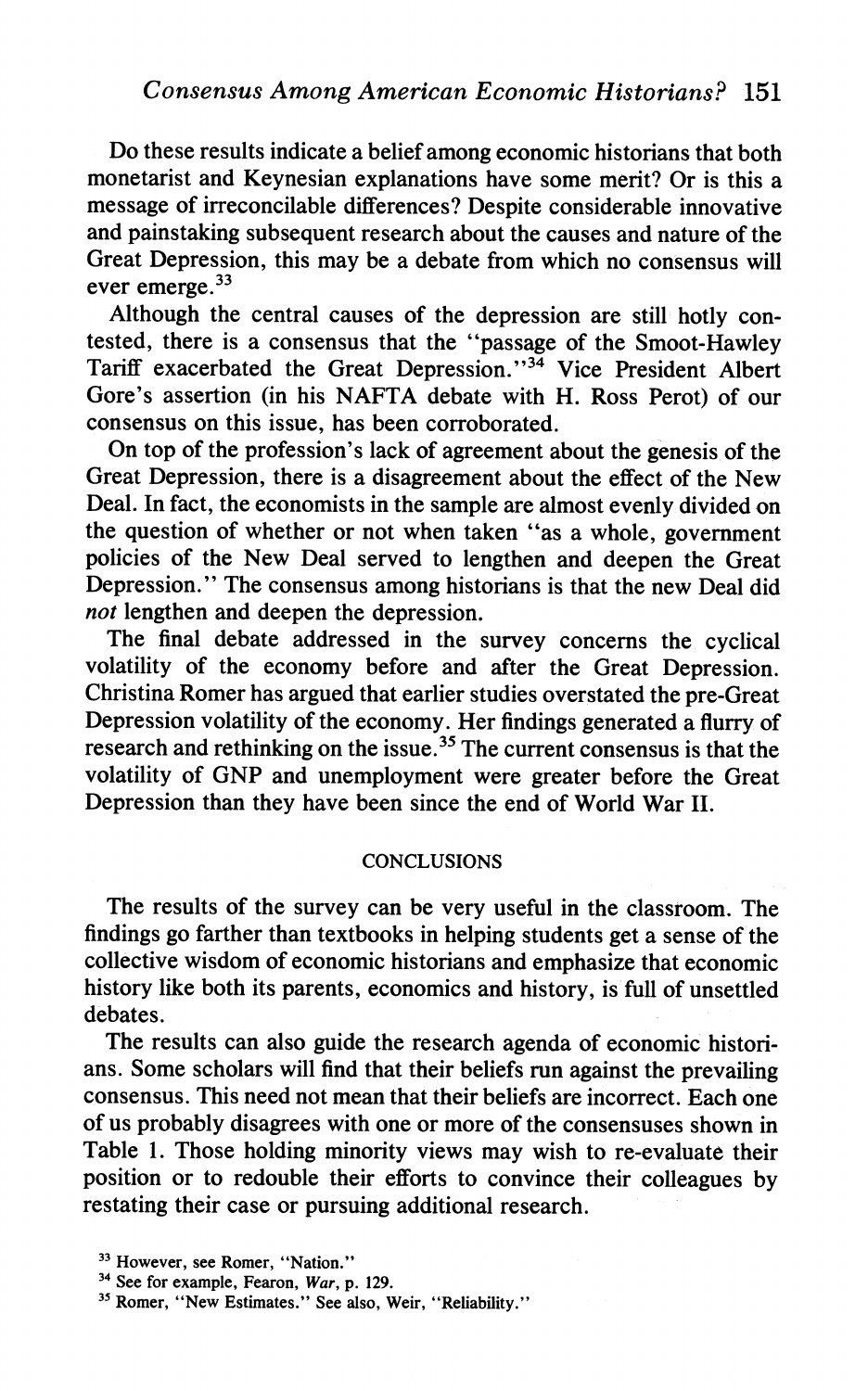# **Appendix**

#### **THE QUESTIONNAIRE: ORIGINS AND RESPONDENTS**

**This study is modeled on Alston et al., "Is There a Consensus among Economists in the 1990s?"** 

**The questionnaire was sent to 90 economists (Ph.D. in economics or currently teaching in an economics department) and 88 historians (Ph.D. in history or currently teaching in a history department). Each group was randomly selected from the 1993 Economics History Association Telecommunications Directory, using the following procedure. The last two economists and the last two historians from each page of the directory who met the following criteria were selected. (In some cases, particularly among historians, there were not two who met the criteria. This necessitated selecting three or more from the next page of the directory.) All individuals selected teach in the United States, hold a Ph.D., and identify a research interest in the United States or North America. This information was ascertained from Economic History Association, "1991 Economic History Association Membership Directory," this JOURNAL, 51, Supplement 1 (Mar. 1991). Those not reporting the necessary information were excluded. The EHA had approximately 1,200 members in 1994. Of these, 427 are teaching in the United States in departments of economics, business, and the like. One hundred sixty-five are teaching in history departments in the United States.** 

**The population that was sent questionnaires is probably representative of EHA members. It is hoped that those who returned the survey are also representative. I know of no reason that they are not. Busier economic historians may be less likely to return the questionnaires, but I do not believe that their responses would differ systematically from those obtained. However, it is plausible that the respondents may not be representative of economic historians who are not EHA members. The questionnaire guaranteed anonymity, but there was a superficial difference between the questionnaires of economists and historians, so subdiscipline can be identified for all respondents. A stamped, addressed return envelope was included and this helped generate a response rate of 48 percent. 51 percent for economists, 44 percent for historians.** 

**In 1991, the Committee on Education in Economic History organized a syllabus exchange. These reading lists demonstrate the great variety in what economic historians teach, but also reflect the core readings economic historians assign to their students. The questions included in this survey are largely drawn from the readings that frequently appeared on these syllabi, the "best sellers of American economic history." Many of these readings have been reprinted in Whaples and Betts, Historical Perspectives on the American Economy.** 

#### **REFERENCES**

- **Alston, Richard M., J. R. Kearl, and Michael B. Vaughan, "Is There a Consensus among Economists in the 1990s?" American Economic Review: Papers and Proceedings, 82 (May 1992), pp. 203-9.**
- **Anderson, Terry, and Peter J. Hill, "Are Government Giveaways Really Free?" in Donald McCloskey, ed., Second Thoughts: Myths and Morals of U.S. Economic History (New York, 1993).**
- **Atack, Jeremy, and Peter Passell, A New Economic View of American History from Colonial Times to 1940 (2nd edn., New York, 1994).**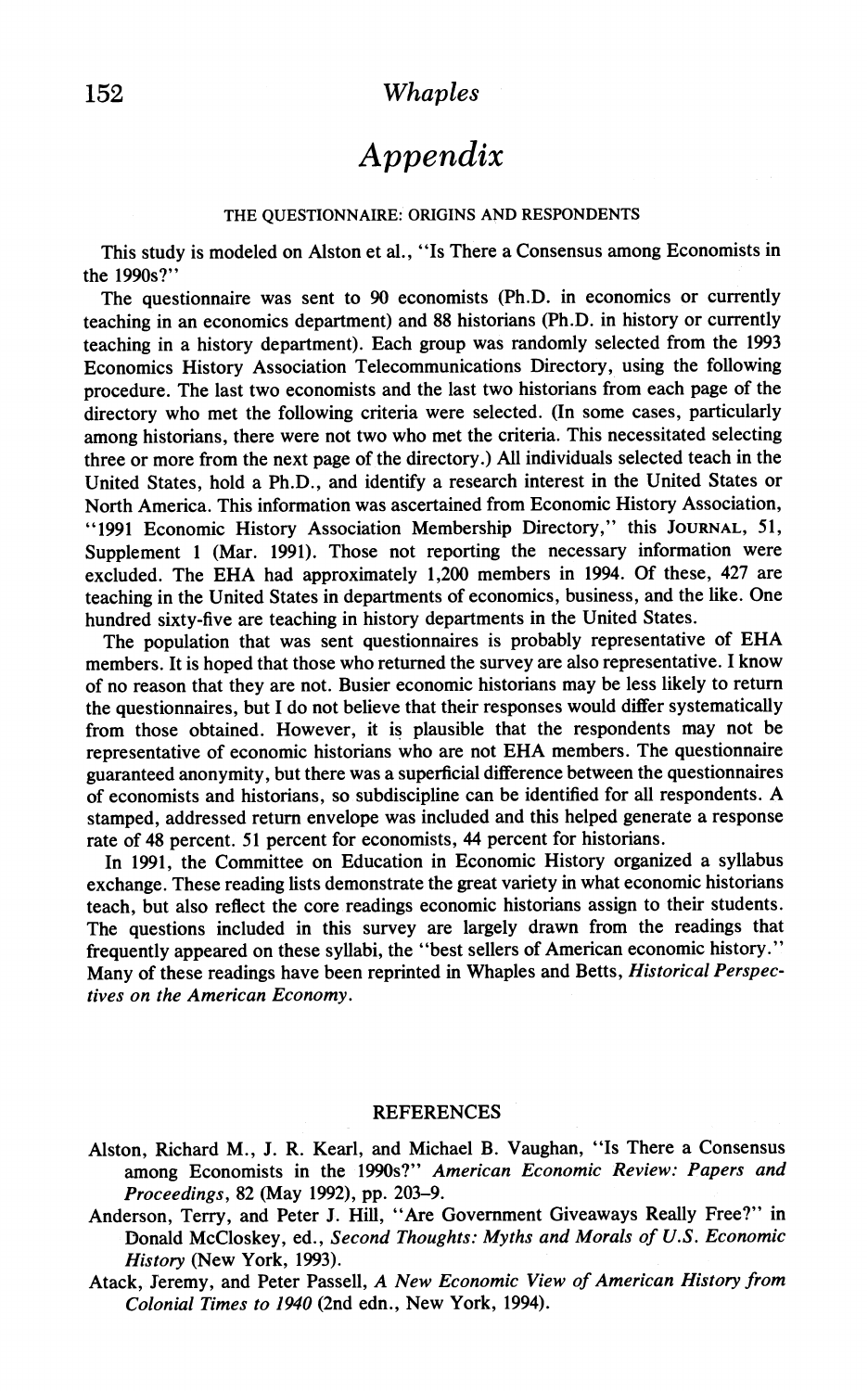**Beard, Charles A., Economic Origins of Jeffersonian Democracy (New York, 1915).** 

- **Beard, Charles A., An Economic Interpretation of the Constitution of the United States (2nd edn., New York, 1935).**
- **Bils, Mark, "Tariff Protection and Production in the Early U.S. Cotton Textile Industry," this JOURNAL, 44 (Dec. 1984), pp. 1,033-45.** 
	- **David, Paul, et al., Reckoning With Slavery: A Critical Study in the Quantitative History of American Negro Slavery (New York, 1976).**
	- **Egnal, Mark, and Joseph Ernst, "An Economic Interpretation of the American Revolution," William and Mary Quarterly, 3rd series 29 (Jan. 1972), pp. 3-32.**
	- **Eichengreen, Barry, "As Good as Gold-By What Standard?" in Donald McCloskey, ed., Second Thoughts: Myths and Morals of U.S. Economic History (New York, 1993).**
	- **Fearon, Peter, War, Prosperity and Depression: The U.S. Economy, 1917-1945 (Lawrence, KS, 1987).**
	- **Fogel, Robert, Railroads and American Economic Growth: Essays in Econometric History (Baltimore, 1964).**
- **Fogel, Robert, "Notes on the Social Savings Controversy," this JOURNAL, 39 (Mar. 1979), pp. 1-54.** 
	- **Fogel, Robert, and Stanley Engerman, Time on the Cross: The Economics of American Negro Slavery (New York, 1974).**
	- **Fogel, Robert, and Stanley Engerman, "Explaining the Relative Efficiency of Slave Agriculture in the Antebellum South," American Economic Review, 67 (June 1977), pp. 275-96.**
	- **Friedman, Milton, and Anna J. Schwartz, The Great Contraction, 1929-1933 (Princeton, 1965).**
- **Galenson, David, "The Rise and Fall of Indentured Servitude in the Americas: An Economic Analysis," this JOURNAL, 44 (Mar. 1984), pp. 1-26.** 
	- **Goldin, Claudia, Understanding the Gender Gap: An Economic History of American Women (New York, 1990).**
	- **Goldin, Claudia, and Kenneth Sokoloff, "The Relative Productivity Hypothesis of Industrialization: The American Case, 1820 to 1850," Quarterly Journal of Economics, 69 (Aug. 1984), pp. 461-88.**
- → Harley, C. Knick, "International Competitiveness of the Antebellum American Cotton **Textile Industry," this JOURNAL, 52 (Sept. 1992), pp. 559-84.**
- **Henretta, James, "Families and Farms: Mentalite in Pre-Industrial America," William and Mary Quarterly, 3rd series 35 (Jan. 1978), pp. 3-32.** 
	- **Higgs, Robert, Competition and Coercion: Blacks in the American Economy, 1865-1914 (Chicago, 1977).**
	- **Jones, Alice Hanson, Wealth of a Nation to Be: The American Colonies on the Eve of the Revolution (New York, 1980).**
	- **Margo, Robert, "Accumulation of Property by Southern Blacks: Comment and Further Evidence," American Economic Review, 74 (Sept. 1984), pp. 768-76.**
- **Mayhew, Anne, "A Reappraisal of the Causes of Farm Protest in the United States, 1870-1900," this JOURNAL, 32 (June 1972), pp. 464-75.** 
	- **McCusker, John, and Russell Menard, The Economy of British America, 1607-1789 (Chapel Hill, 1985).**
- **McGuire, Robert, "Economic Causes of Late Nineteenth Century Agrarian Unrest: New Evidence," this JOURNAL, 41 (Dec. 1981), pp. 835-52.**
- **McGuire, Robert, and Robert Ohsfeldt, "An Economic Model of Voting Behavior over Specific Issues at the Constitutional Convention of 1787," this JOURNAL, 46 (Mar. 1986), pp. 79-111.** 
	- **North, Douglass, The Economic Growth of the United States, 1790-1860 (New York, 1961).**